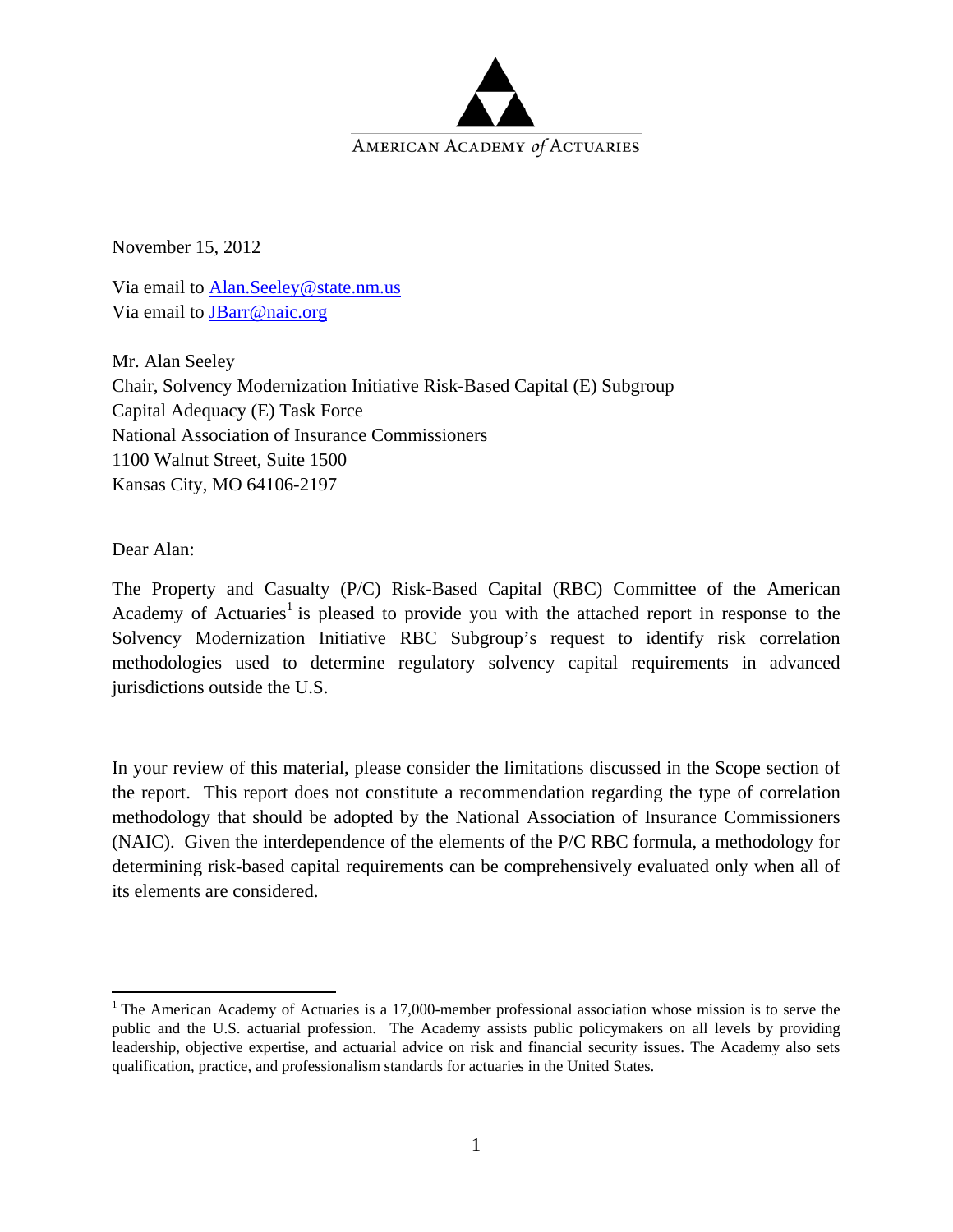

With this understanding, we fully recognize the necessity of separately examining individual elements of the framework. The risk dependency structure is a critical part of RBC, and we hope your examination will benefit from the information and analysis we are providing.

We would be happy to discuss the attached report and to provide any additional information you may require. If you have any questions, please feel free to contact Lauren Pachman, the Academy's casualty policy analyst, at pachman@actuary.org.

Sincerely,

Alex Krutov Chair, P/C RBC Committee American Academy of Actuaries

cc: Peter Medley, Chair, NAIC Capital Adequacy (E) Task Force

Attachment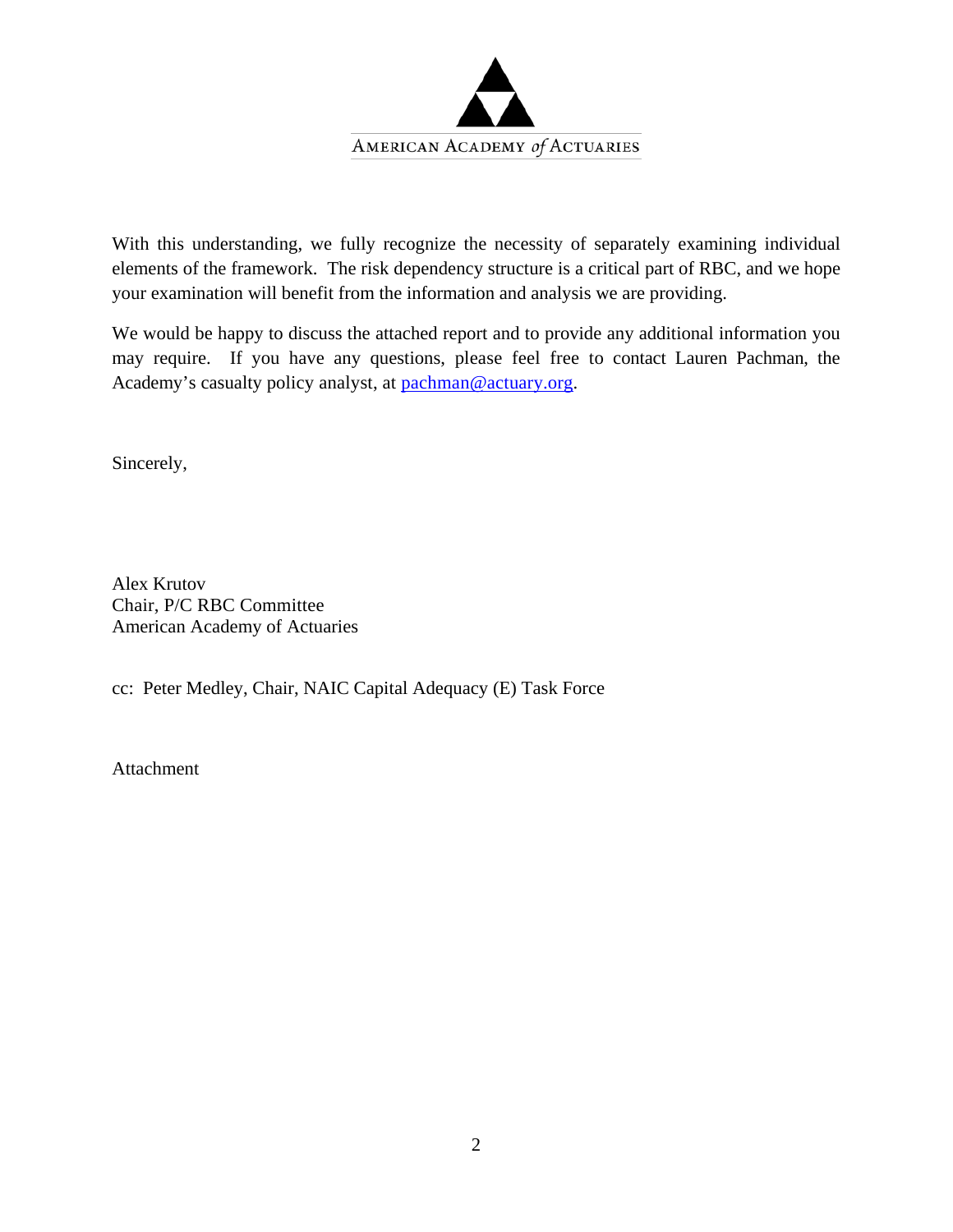

# **DEPENDENCY STRUCTURES IN RISK-BASED CAPITAL: Summary of Methodologies Used by a Variety of Jurisdictions to Reflect Risk Correlation in Property/Casualty Standard Formulas**

**November 2012** 

**Subcommittee members with primary responsibility for drafting this report:** 

**Navid Zarinejad, FCAS, MAAA, Chair Allan Kaufman, FCAS, MAAA Alex Krutov, FCAS, MAAA Harvey Sherman, FCAS, MAAA** 

**Property/Casualty Risk-Based Capital Committee American Academy of Actuaries**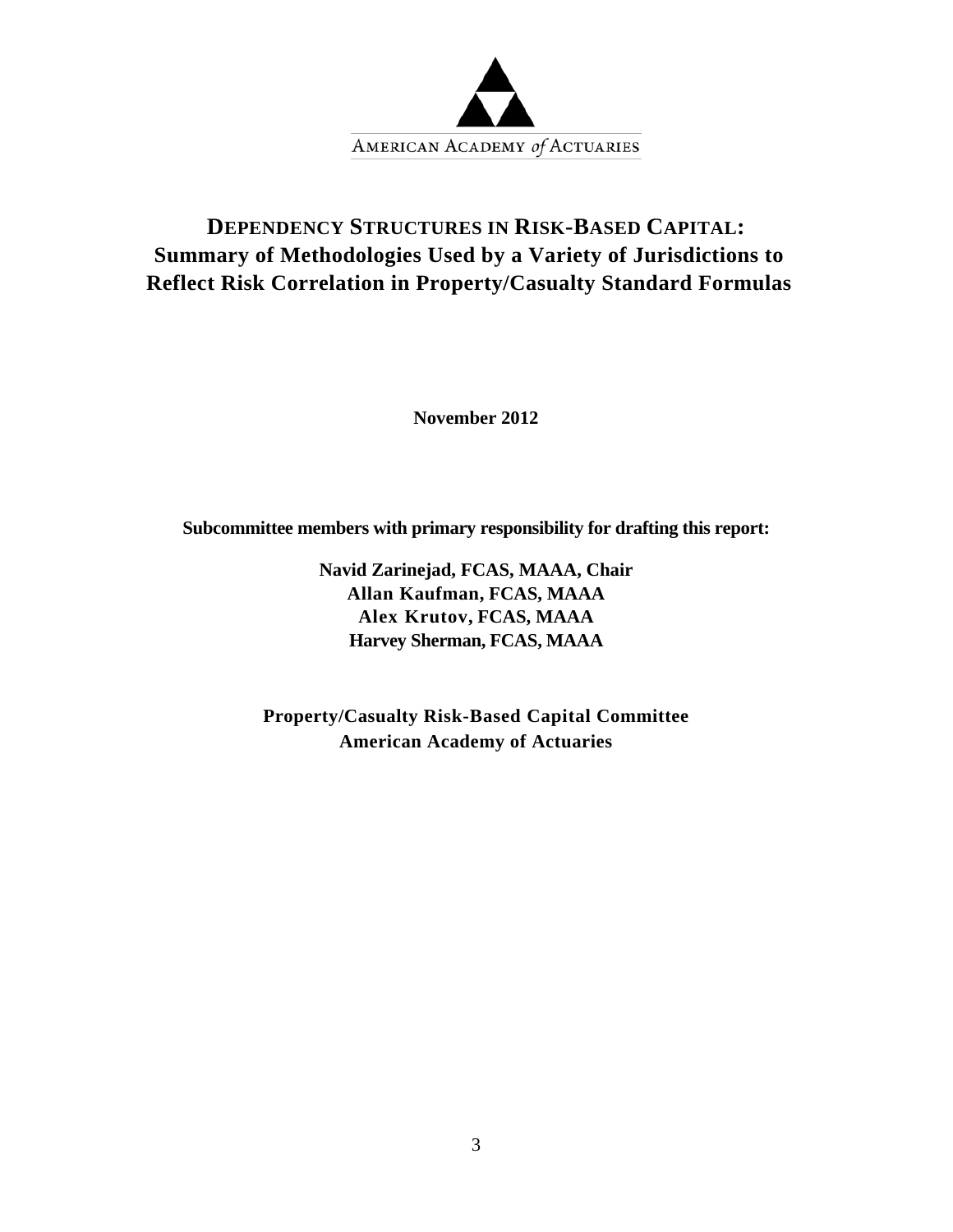#### **Property/Casualty Risk-Based Capital Committee**

#### Alex Krutov, Chair

Karen Adams Saeeda Behbahany Linda Bjork Brian Brown Robert Butsic Sandra Callanan Thomas Conway Charles Emma Robert Eramo Sholom Feldblum Kendra Felisky Kyle Freeman Steven Goldberg Loic Grandchamp-Desraux Steven Groeschen William Hansen James Hurley Allan Kaufman

Thomas Le Giuseppe Le Pera Ramona Lee Sarah McNair-Grove Glenn Meyers Francois Morin G. Christopher Nyce Sean O Dubhain Harvey Sherman Achille Sime-Lanang Paul Vendetti Mark Verheyen Xiaoying (Jenny) Yi John Yonkunas Navid Zarinejad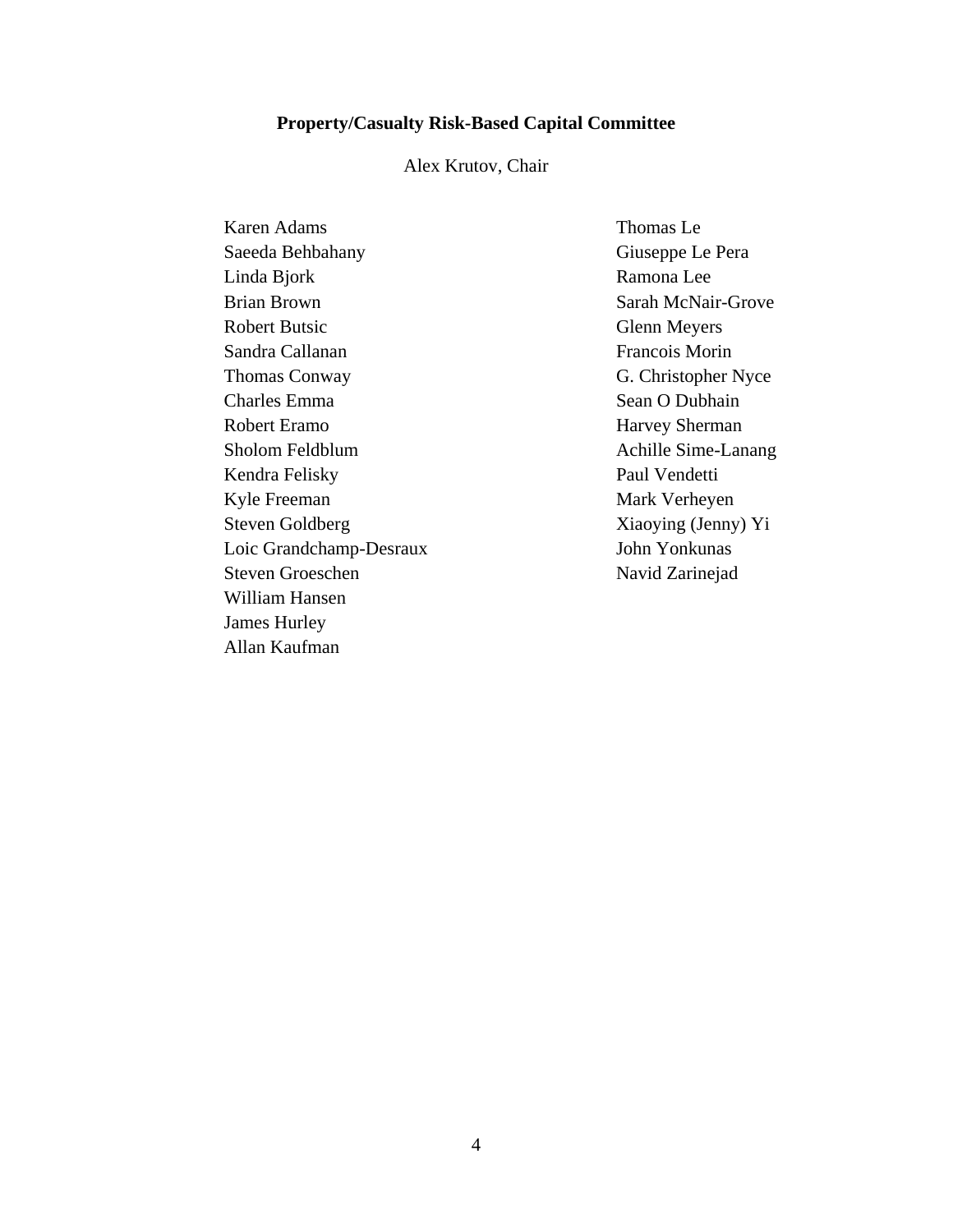## **DEPENDENCY STRUCTURES IN RISK-BASED CAPITAL:**

## **Summary of Methodologies Used by a Variety of Jurisdictions to Reflect Risk Correlation in Property/Casualty Standard Formulas**

#### **INTRODUCTION AND SCOPE**

The American Academy of Actuaries' Property and Casualty Risk-Based Capital Committee was asked by the NAIC's Solvency Modernization Initiative (SMI) RBC (E) Subgroup to

*…identify the risk correlation methodologies used in regulatory solvency capital requirements in other advanced regulatory jurisdictions, including Bermuda, Canada, Australia, EU, Switzerland, and any others deemed informative.* 

The September 28, 2012 request continued,

*Although we are not requesting an analysis of each method or a recommendation from the Academy on which to choose, any pros and cons (e.g., "simple to use" or "theoretically superior but difficult to use practically") to the applicability of individual methods for use in the U.S. RBC would be welcome.* 

This report describes the risk correlation<sup>2</sup> methodologies used in standard formulas<sup>3,4</sup> in Bermuda (the Bermuda Solvency Capital Requirement or BSCR), Canada (Minimum Capital Test or MCT), Australia (Australian Prudential Regulation Authority or APRA), the European Union (Solvency II or SII), and Switzerland (the Swiss Solvency Test or SST). We also consider the U.S. RBC formula for the purpose of comparison.

The report is premised on the assumption that the reader has a basic understanding of the U.S. RBC formula and concepts of risk correlation. It addresses the correlation methodologies as they would affect P/C insurers, referred to in other countries as non-life or general insurers.

A complete description of any standard formula involves identifying the risk elements being considered, the correlation structure among those risk elements, and the methods used to

 $2$ In this Report, we use the terms "dependency" and "correlation" interchangeably. In a strictly statistical sense, dependency between two risk factors describes the relationship between them. The term "correlation" is often used to refer to linear correlation that measures the degree of linear dependency between two risk factors. Approaches that are more sophisticated from a theoretical point of view include the use of copulas, which do not have the disadvantage of describing dependency between two variables (risk factors) using only one parameter. As used in this report, the term "correlation" does not refer to linear correlation.

<sup>&</sup>lt;sup>3</sup>Some regulatory systems allow the use of individual company capital modeling tools for certain purposes. The discussion in this report relates only to the prescribed or standard formulas.

<sup>&</sup>lt;sup>4</sup> See Bibliography for sources on which our comparison is based. A number of solvency formulas are under development, and our comparison is valid only for the sources listed.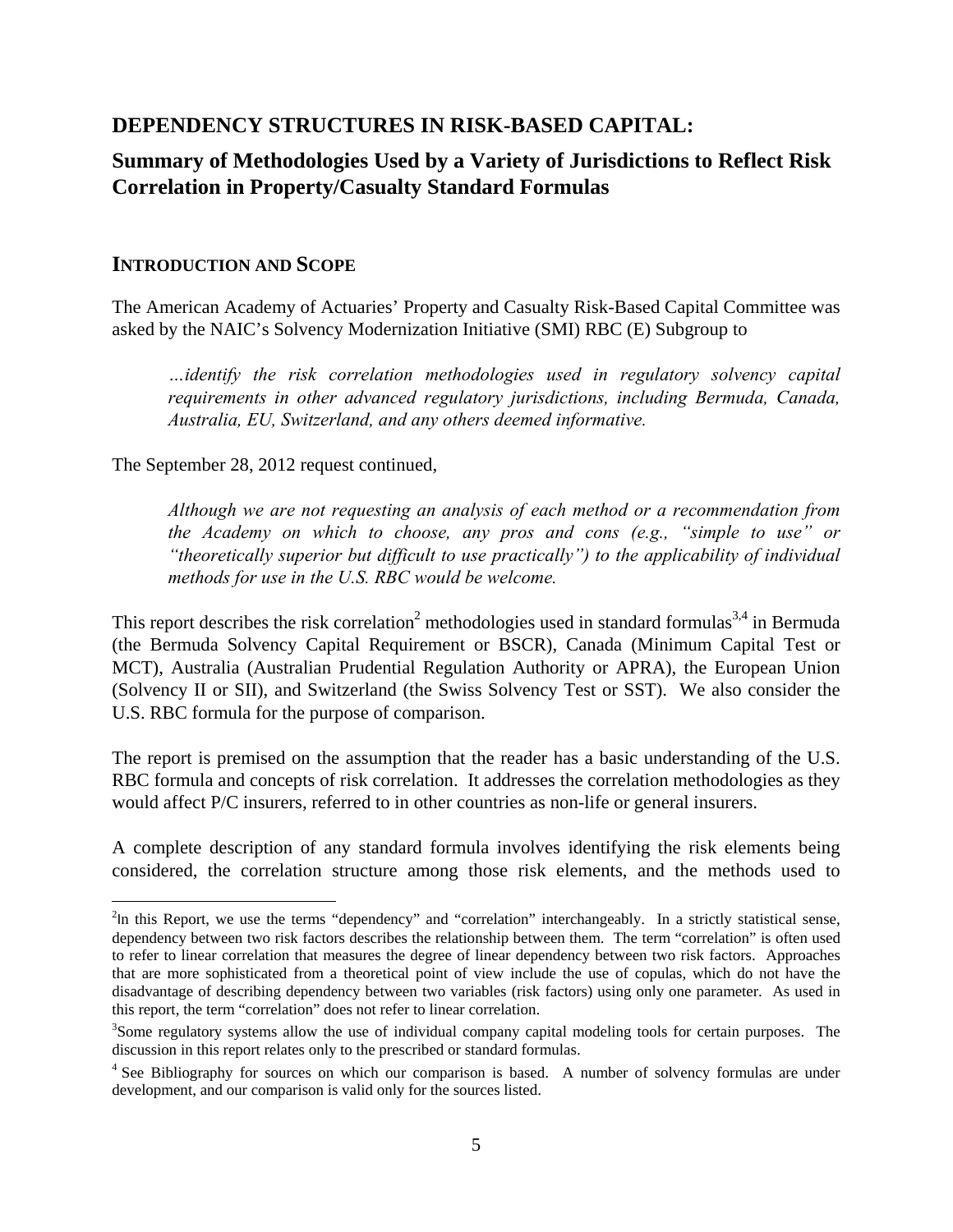parameterize the risk charges and correlation factors.

This report only addresses the risk correlation structure.<sup>5</sup> It does not address the approach to parameterization, and it identifies individual risk charges only to the extent necessary to illustrate the correlation structure. As such, the report is not a comprehensive description of any of these standard formulas, and some material presented in this report has been simplified. Also, while we have identified the main correlation approaches, other features within the standard formulas may also be viewed as correlation approaches. Finally, the report does not address the accuracy of the calibration of risk charges or the calibration of correlations in any of the standard formulas.

As your request indicated, we do not make a recommendation in this report regarding the type of correlation methodology that should be adopted by the NAIC. Given the interdependence of the elements of the P/C RBC formula, a comprehensive evaluation of a methodology for determining Risk-Based Capital requirements can be performed fully only when all of its elements are considered.

## **EXECUTIVE SUMMARY**

Each of the standard formulas we examined begins with certain risk elements, which are consolidated into one or more higher-level risk elements using correlation methodologies. The correlation methodologies often vary from level to level. For example, in U.S. RBC, a premium risk charge by line of business is adjusted for a growth charge (assumed to be 100 percent correlated with the premium risk charge). This charge is consolidated into an all-lines premium risk charge using the "70 percent rule"<sup>6</sup> to produce<sup>7</sup> the top level risk called R<sub>5</sub>. The top level risk  $R_5$  is combined with the risks  $R_0$  to  $R_4$  using the "square root rule."

Most standard formulas begin with similar risk elements but combine them in different ways through one or more consolidation steps before reaching the top risk level. The standard formulas differ in the way the risk charges at the top level are constructed.

For example, for an exclusively P/C insurer, Solvency II has provides for three top level risks: market risk, default risk and underwriting risk (called non-life risk). These three risk charges are combined using a covariance formula. Charges for operational risk and other adjustments are

 $<sup>5</sup>$  The choice of correlation structure may also have different effects on the results, depending on what risk measure</sup> is used for calibrating solvency capital.

<sup>6</sup> For premium risk, the degree of diversification among lines of business is expressed by the "premium concentration factor" that is 70 percent plus 30 percent times premium for the largest Schedule P line of business divided by total premium. For reserve risk, the "loss concentration factor" is calculated based on the same formula, using reserves instead of premium. The result is 100 percent for a monoline company and approaches 70 percent for a hypothetical insurer evenly spread across an infinite number of lines. The minimum value for the factor is limited by the number of Schedule P lines. This is referred to as the 70 percent rule.

<sup>&</sup>lt;sup>7</sup> Premium risk charge also reflects other adjustments for loss sensitive contracts and own-company experience.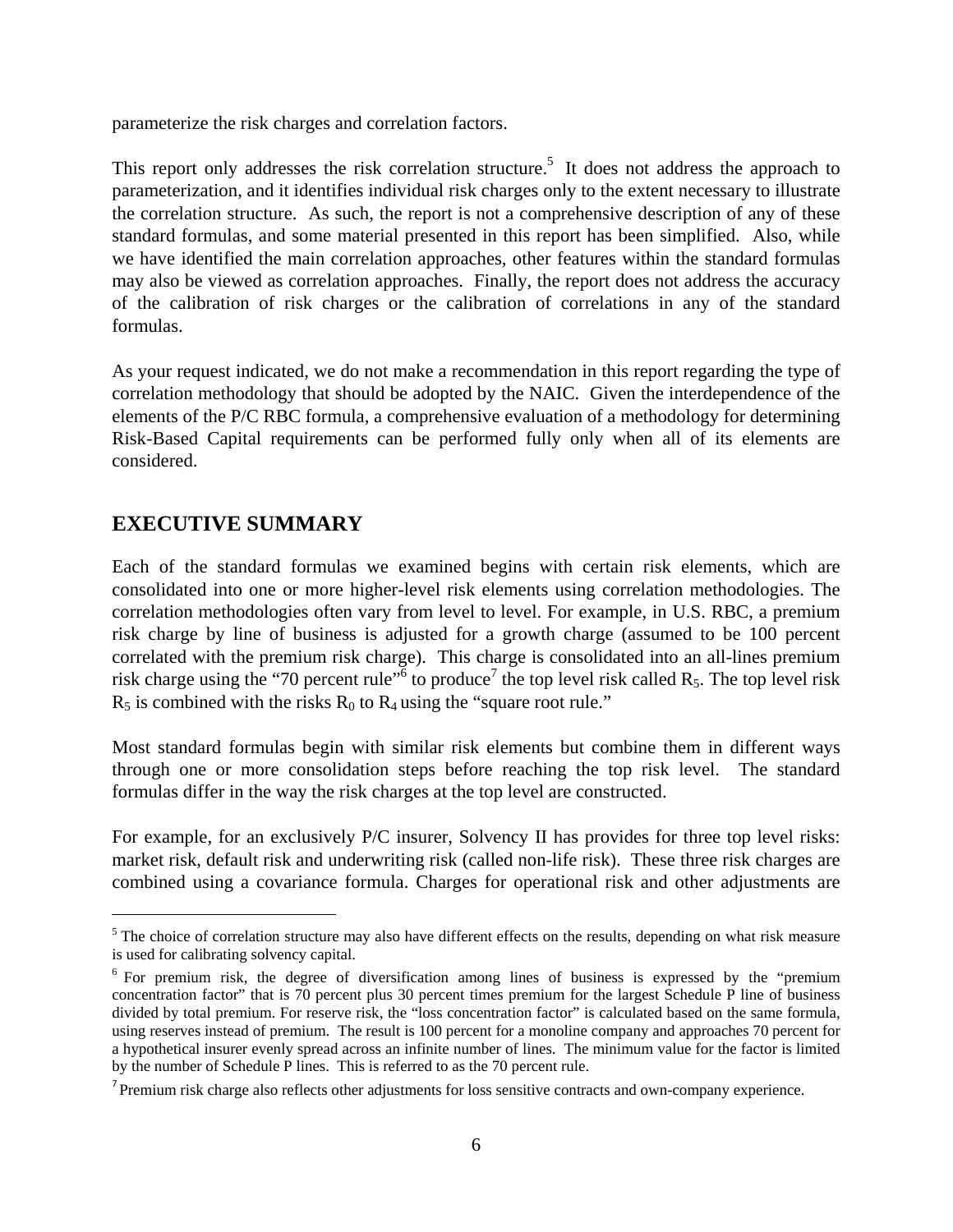added to the result of the covariance formula. U.S. RBC utilizes the five top level risks  $R_1-R_5$ , which are combined using a "square root rule." The  $R_0$  risk charge is added to the result of applying the "square root rule." Thus, the treatment of risk elements is different, and the correlation structure is different.

Columns 1-3 of Exhibit 1, which appears at the end of this summary, show the jurisdiction, the correlation methods used for top level risks, and the main correlation methods used for intermediate level risks. Appendix 1 to this report describes the correlation methods used in the selected jurisdictions.

Columns 4-5 of Exhibit 1 provide comments, along the lines requested, on potential advantages and disadvantages of each of the correlation methods, considered in comparison to the current U.S. RBC approach. The advantages and disadvantages consider simplicity, risk sensitivity, and calibration accuracy, which are described in Appendix 2 to this report.

Column 1 of Table 1 below shows the different types of correlation treatments used for top level risks reflected in Exhibit 1. Column 2 shows examples of jurisdictions that use each of these approaches.

| (1)                                           | (2)                                                           |
|-----------------------------------------------|---------------------------------------------------------------|
| <b>Treatment of Risk Correlation</b>          | <b>Illustration</b>                                           |
| Additive (sum of) charges <sup>8</sup>        | Canada                                                        |
|                                               | U.S. RBC – $R_0$ added to the other risks                     |
|                                               | BSCR - Operational risk added to the other risks              |
| Square root of sum of squares of              | U.S. RBC (except $R_0$ );                                     |
| charges <sup>9</sup>                          | <b>BSCR</b> (except BSCR-operational risk)                    |
| Square root of sum of squares of              | Solvency II;                                                  |
| charges with covariance <sup>10</sup> factors | Australia;                                                    |
|                                               | <b>SST</b>                                                    |
| SST approaches                                | SST - Use of convolutions to measure joint risk distributions |

#### **Table 1 – Top Level Risks**

All of the systems include intermediate consolidations based on a variety of correlation methods. Column 1 of Table 2 lists the main types of intermediate correlation methods. Column 2 identifies one or more systems within which that method is used. Column 2 provides examples of where each method is used, but it is not an exhaustive list.

 $8$  As if individual risks are fully correlated or individual risk charges are calibrated (by reducing them) so that the sum of the charges achieves the desired result for the typical company

<sup>&</sup>lt;sup>9</sup> As if individual risks are fully uncorrelated or individual risk charges are calibrated (by increasing them) so that applying the square root rule to the charges achieves the desired result for the typical company

<sup>&</sup>lt;sup>10</sup> Solvency II covariance factors are intended to reflect the dependency relationship at the tail of the risk distribution, reflecting a view of the aggregate risk distribution. These are not correlation matrices according the assumptions required of linear correlation. These covariance factors could also be described as "weighting factors."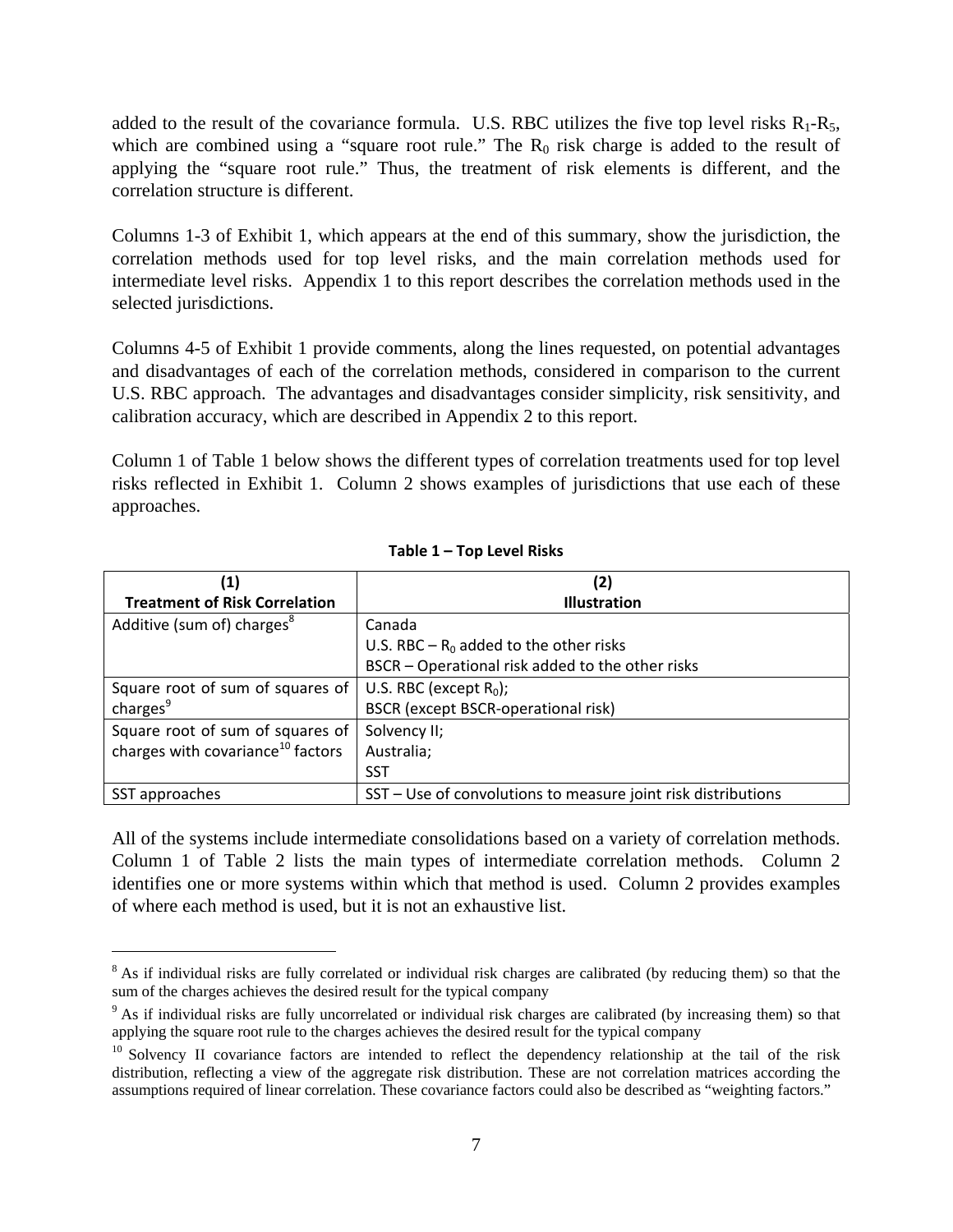| (1)                                  | (2)                                                                      |  |  |  |
|--------------------------------------|--------------------------------------------------------------------------|--|--|--|
| <b>Treatment of Risk Correlation</b> | <b>Illustration</b>                                                      |  |  |  |
| U.S. RBC "70 percent rule" and       | U.S. RBC – diversification credit for lines of business within $R_4$ and |  |  |  |
| similar Solvency II rule             | $R_5$ - "70 percent rule"                                                |  |  |  |
|                                      | Solvency II - geographical diversification credit - "75 percent rule"    |  |  |  |
| Scenarios                            | Solvency $II$ – correlation by line of business in catastrophe risk is   |  |  |  |
|                                      | determined by applying common catastrophe scenarios to all               |  |  |  |
|                                      | affected lines of business; certain market risk charge components        |  |  |  |
|                                      | are correlated by using common interest rate scenarios.                  |  |  |  |
| Square root of sum of squares of     | Solvency II - diversification credit by line of business and between     |  |  |  |
| charges with covariance factors      | premiums and reserves, within the non-life underwriting risk             |  |  |  |
|                                      | component                                                                |  |  |  |
| Concentration charges                | U.S. RBC - asset concentration charge to the extent fixed income or      |  |  |  |
|                                      | equity risk is concentrated in a smaller number of investments           |  |  |  |
| Additive (sum of) charges            | All standard formulas use the "additive charges" approach to some        |  |  |  |
|                                      | degree.                                                                  |  |  |  |
|                                      | -Explicitly in U.S. RBC, for example, when credit risk charges for       |  |  |  |
|                                      | different receivables are multiplied by risk charge factors and the      |  |  |  |
|                                      | results are added together                                               |  |  |  |
|                                      | -Implicitly in other systems, for example, when a single credit risk     |  |  |  |
|                                      | charge is applied to a balance sheet item like "receivables," which      |  |  |  |
|                                      | implicitly contains sub-items like agent balances, interest due, etc.    |  |  |  |

### **Table 2 – Risks within the Top Level Risks**

Tables 1 and 2 should be interpreted in light of the notes to the tables and the remainder of this report.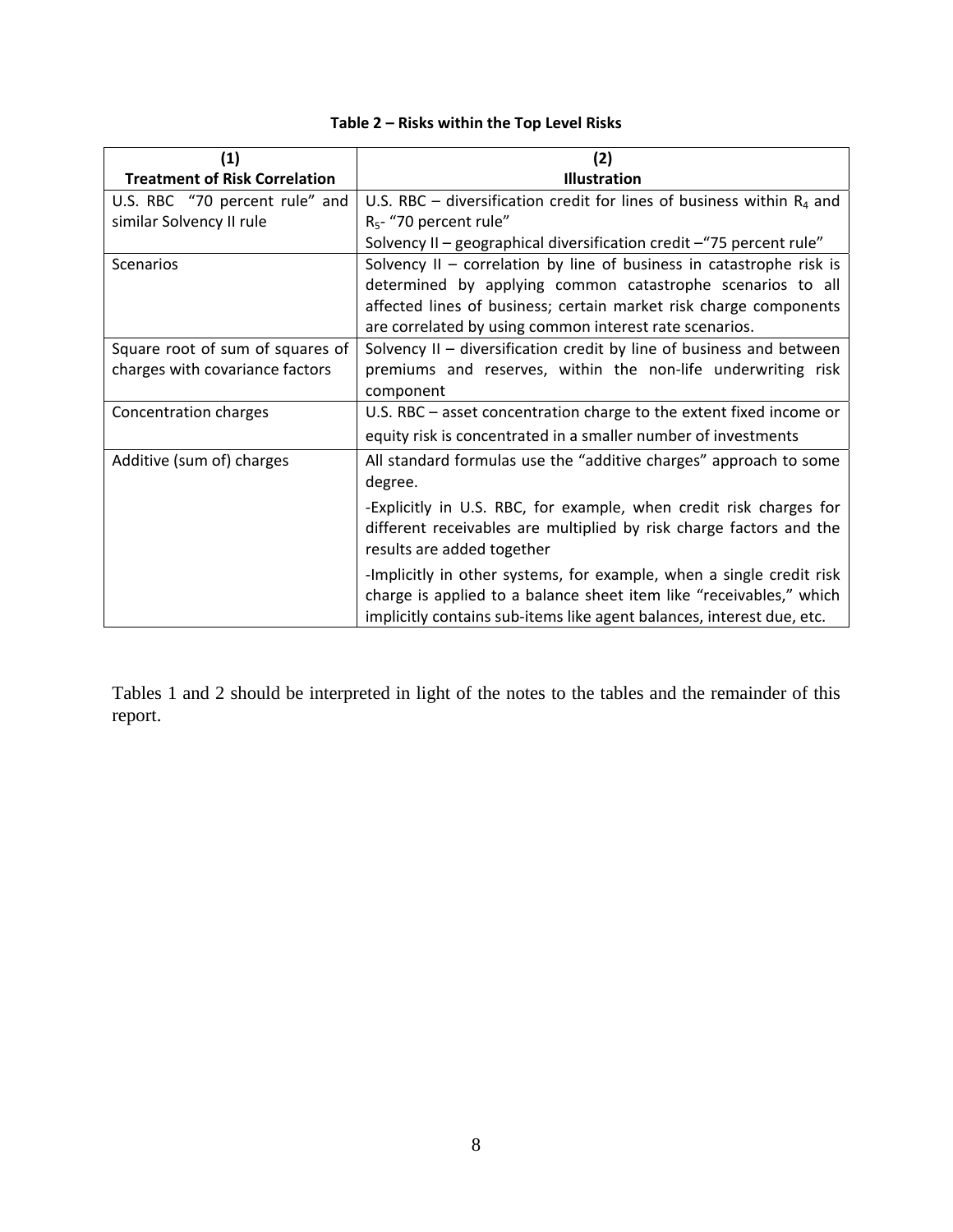| Summary Table: Regulatory Capital - Standard Formulas and their Dependency Structures by Jurisdiction |                                                                                                                                                                                                 |                                                                                                                                                                                                                                                                                                                              |                                                                                                |                                                                                                                                                                                                               |  |
|-------------------------------------------------------------------------------------------------------|-------------------------------------------------------------------------------------------------------------------------------------------------------------------------------------------------|------------------------------------------------------------------------------------------------------------------------------------------------------------------------------------------------------------------------------------------------------------------------------------------------------------------------------|------------------------------------------------------------------------------------------------|---------------------------------------------------------------------------------------------------------------------------------------------------------------------------------------------------------------|--|
| (1)<br><b>Jurisdiction</b>                                                                            | (2)<br><b>Overall Approach for</b><br><b>Aggregating Risk Charges</b>                                                                                                                           | (3)<br><b>Other Correlations Used Within Risk Modules</b>                                                                                                                                                                                                                                                                    | (4)<br><b>Potential Advantages</b>                                                             | (5)<br><b>Potential Disadvantages</b>                                                                                                                                                                         |  |
| U.S./NAIC                                                                                             | Sum of squares under square<br>root;<br>Insurance affiliate risk is<br>added outside the square<br>root, as is deferred tax asset<br>risk                                                       | Diversification of premiums and reserves by line<br>of business (70 percent rule);<br>Half of reinsurance credit risk spread to reserve<br>risk (see footnote 11);<br>Concentration charge for bonds/equities based<br>on ten largest exposures                                                                              | Well understood by U.S. users;<br>Somewhat risk sensitive                                      | Would benefit from being more risk<br>sensitive                                                                                                                                                               |  |
| Bermuda                                                                                               | Sum of squares under square<br>root;<br>Operational risk is added<br>outside the square root                                                                                                    | Half of reinsurance credit risk spread to reserve<br>risk;<br>Credit for diversification by line of business (60<br>percent rule)                                                                                                                                                                                            | Somewhat risk sensitive                                                                        | Would benefit from being more risk<br>sensitive                                                                                                                                                               |  |
| Canada                                                                                                | Additive charges                                                                                                                                                                                | Interest rate risk charge reflects correlation<br>between assets and liabilities when interest rate<br>shock factor is applied to both.                                                                                                                                                                                      | Simple to understand                                                                           | Would benefit from being more risk<br>sensitive<br>Provides no explicit diversification<br>benefit                                                                                                            |  |
| Australia                                                                                             | Sum of squares under square<br>root with a covariance term;<br>Operational risk and asset<br>concentration risk are added<br>outside the square root                                            | Some dependence within risk modules like sum<br>of squares, with adjusted covariance terms<br>based on stress scenarios, under square root, for<br>example, in the asset risk charge.                                                                                                                                        | Relatively straightforward<br>Somewhat risk sensitive                                          | Would benefit from being more risk<br>sensitive                                                                                                                                                               |  |
| Solvency II<br>(Quantita-<br>tive Impact<br>Study 5<br>[QIS 5]                                        | Sum of squares under square<br>root with covariance terms;<br>Operational risk is added<br>outside the square root.<br>Additional layers of<br>covariance formulas for sub-<br>risk aggregation | Risk modules for non-life (premium and reserve)<br>and market risk aggregate sub-risks via<br>covariance terms;<br>75 percent rule for geographic diversification for<br>non-life premium risk;<br>Concentration risk charge for lack of<br>diversification in assets or large credit risk from<br>individual counterparties | Risk sensitive                                                                                 | Calibration of correlation matrices<br>relies extensively on expert judgment;<br>Estimation of numerous correlation<br>parameters adds to the need to rely<br>on expert judgment                              |  |
| Swiss<br>Solvency<br>Test                                                                             | Sum of squares under square<br>root with covariance terms;<br>Convolutions                                                                                                                      | Premium risks (attritional) for lines of business<br>are combined using covariance terms;<br>Premium risk (large claims) aggregated via<br>convolutions;<br>Reserve risk for lines of business combined using<br>covariance terms                                                                                            | Technically sophisticated;<br>Considers many areas of risk not<br>considered in other formulas | Relatively difficult to understand;<br>Difficult to calibrate appropriately;<br>Extensive use of convolutions, which<br>potentially introduces possibility of<br>providing too much diversification<br>credit |  |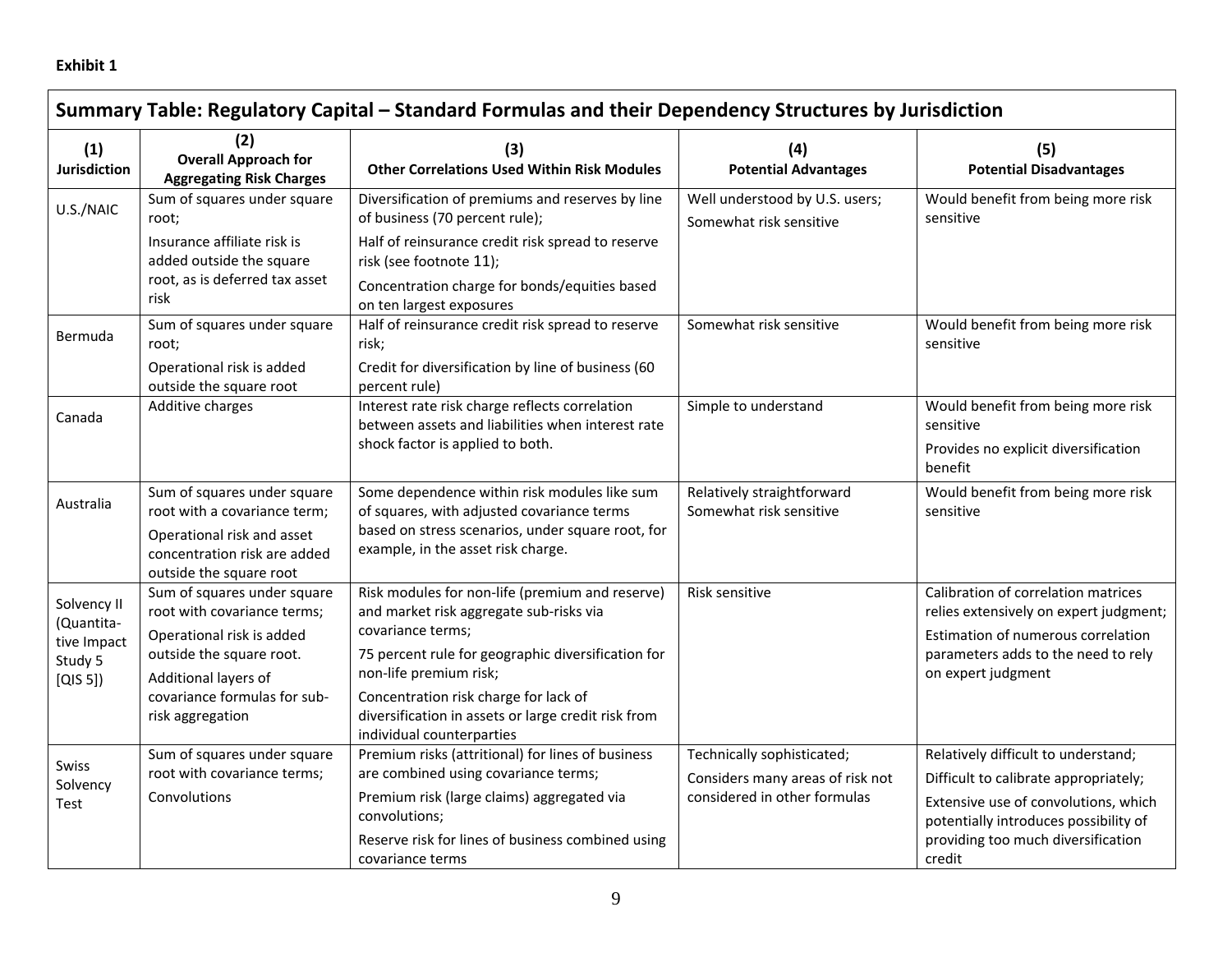#### **APPENDIX 1 – CORRELATION METHODS USED IN SELECTED JURISDICTIONS**

#### U.S. P/C Risk-Based Capital

The U.S. P/C RBC formula has six main risk categories,  $R_0-R_5$ . The dependency among these six categories is expressed in a "square root rule," with a constant term, as follows:

$$
RBC = R_0 + \sqrt{R_1^2 + R_2^2 + R_3^2 + R_4^2 + R_5^2},
$$

where  $R_0$  represents affiliate risk;  $R_1$  represents fixed income risk;  $R_2$  represents equity risk;  $R_3$ represents non-investment credit risk;  $R_4$  represents reserve risk; and  $R_5$  represents premium risk. Adjustments are made to some of these risks prior to their use in this formula. One such adjustment is that the original reinsurance credit risk charge is divided evenly between  $R_3$  and  $R_4$ (reserve risk).<sup>11</sup> U.S. regulators are working on introducing  $R_6$  and  $R_7$  charges to the formula to account for the risks of earthquakes and hurricanes, respectively.  $R_6$  and  $R_7$  are expected to be separate terms in the square root formula.

The aggregation of  $R_1 - R_5$  using the "square root rule" can be interpreted as an assumption that there is zero correlation among the various risk charges.<sup>12</sup> The treatment of  $R_3$  reflects an expected dependency (before adjustment) between  $R_3$  risk and  $R_4$  risk.

Other dependency features within the U.S. RBC formula include:

- $-$  70 percent rule<sup>13</sup> to reflect diversification among lines of business, and
- Asset concentration factors increase in otherwise applicable charges when asset risk is concentrated in a small number of counterparties.

<sup>&</sup>lt;sup>11</sup> However, if R<sub>3</sub>-reinsurance is larger than R<sub>4</sub>, which could be the case for a company with high ceded reinsurance, then R<sub>3</sub>-reinsurance remains in R<sub>3</sub>. This rule puts R<sub>3</sub>-reinsurance either 100 percent in R<sub>3</sub> or 50 percent in R<sub>3</sub>, depending on which produces the larger total RBC.

 $12$  While not contemplated in the NAIC RBC formula, in theory, this approach can also be interpreted as meaning that the separate risk charges have been calibrated (higher), so that, for the "typical" insurer, the square root rule applied to the individual risk charges yields the appropriate result.

 $13$  For premium risk, the concentration factor is 70 percent plus 30 percent times (premium for largest Schedule P line of business/total premium). For reserve risk, the concentration factor is the same formula but using reserves instead of premium. The result is 100 percent for a monoline company and approaches 70 percent for a hypothetical insurer evenly spread across an infinite number of lines. The minimum value for the factor is limited by the number of Schedule P lines.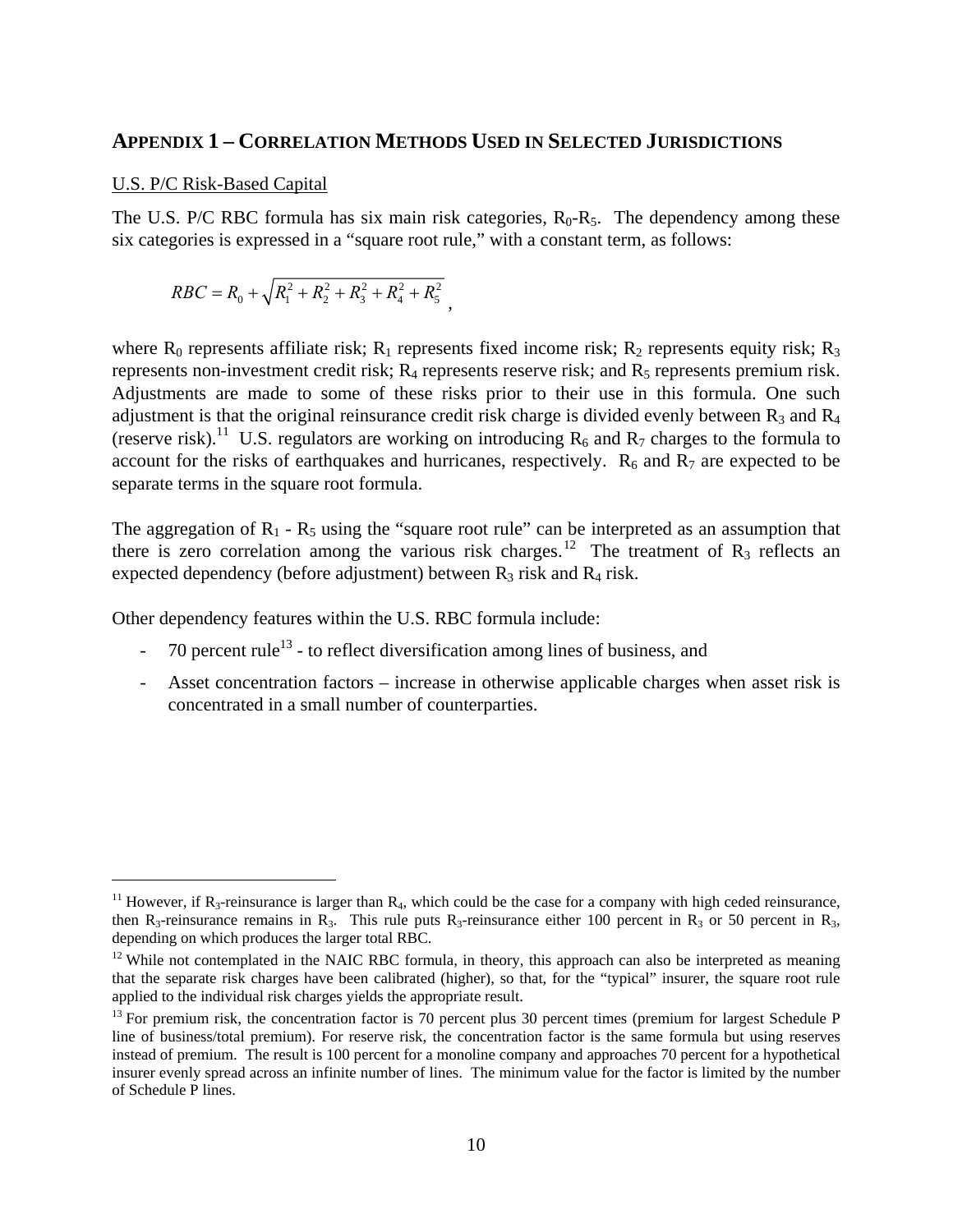#### Bermuda Solvency Capital Requirement

The Bermuda Solvency Capital Requirement (BSCR) is roughly similar to U.S. RBC. The P/C BSCR formula is:

$$
BSCR = \sqrt{C_{\hat{f}i}^2 + C_{eq}^2 + C_{int}^2 + C_{prem}^2 + (C_{cred}/2 + C_{rsvs})^2 + (C_{cred}/2)^2 + C_{cat}^2} + C_{op},
$$

where  $C_f$  represents fixed income risk;  $C_{eq}$  represents equity risk;  $C_{int}$  represents interest rate risk; *Cprem* represents premium risk; *Ccred* represents credit risk; *Crsvs* represents reserve risk; *Ccat* represents catastrophe risk; and *Cop* represents operational risk.

Thus, the formula considers fixed income risk, equity risk, interest rate risk, premium risk, credit risk, reserve risk, and catastrophe risk within the square root. As in the U.S. RBC formula, credit risk is spread across reserve risk and other credit risk.

Like the NAIC RBC formula, this square root formula assumes zero correlation among different risk types. $^{14}$ 

#### Canada – Minimum Capital Test

The Canadian Minimum Capital Test (MCT) used for regulatory capital purposes does not account for any diversification among major risk categories for property/casualty insurance companies. It is specifically noted<sup>15</sup> that it is difficult to appropriately measure correlation among risks in stress situations, which is why the MCT does not include diversification among risk categories at this stage. At this point, the formula does not provide explicit credit for diversification by line of business either.

While it appears that no diversification benefits are reflected in the formula, it has been pointed  $out<sup>16</sup>$  that the reserve and premium risks in the U.S. RBC formula and in Solvency II usually have higher capital charges than in Canada, and the net effect of applying the diversification credit to these higher charges reduces the total capital requirements, bringing them closer to the results of the MCT calculation.<sup>17</sup>

 $14$  It can also be interpreted as meaning that the separate risk charges have been calibrated (higher) so that, for the "typical" insurer, the square root rule applied to the individual risk charges yields the appropriat

<sup>&</sup>lt;sup>15</sup> Office of the Superintendent of Financial Institutions, MCT Advisory Committee, Canadian Vision for Property and Casualty Insurer Solvency Assessment, December 2011.

<sup>&</sup>lt;sup>16</sup> Ishmael Sharara, Mary Hardy, and David Saunders. Regulatory Capital Standards for Property and Casualty Insurers under the U.S., Canadian and Proposed Solvency II (Standard) Formulas. CAS, CIA, and SOA Joint Risk Management Section, November 2010.

<sup>&</sup>lt;sup>17</sup> The same is true of the UK Individual Capital Assessment Standards, not discussed in this Report.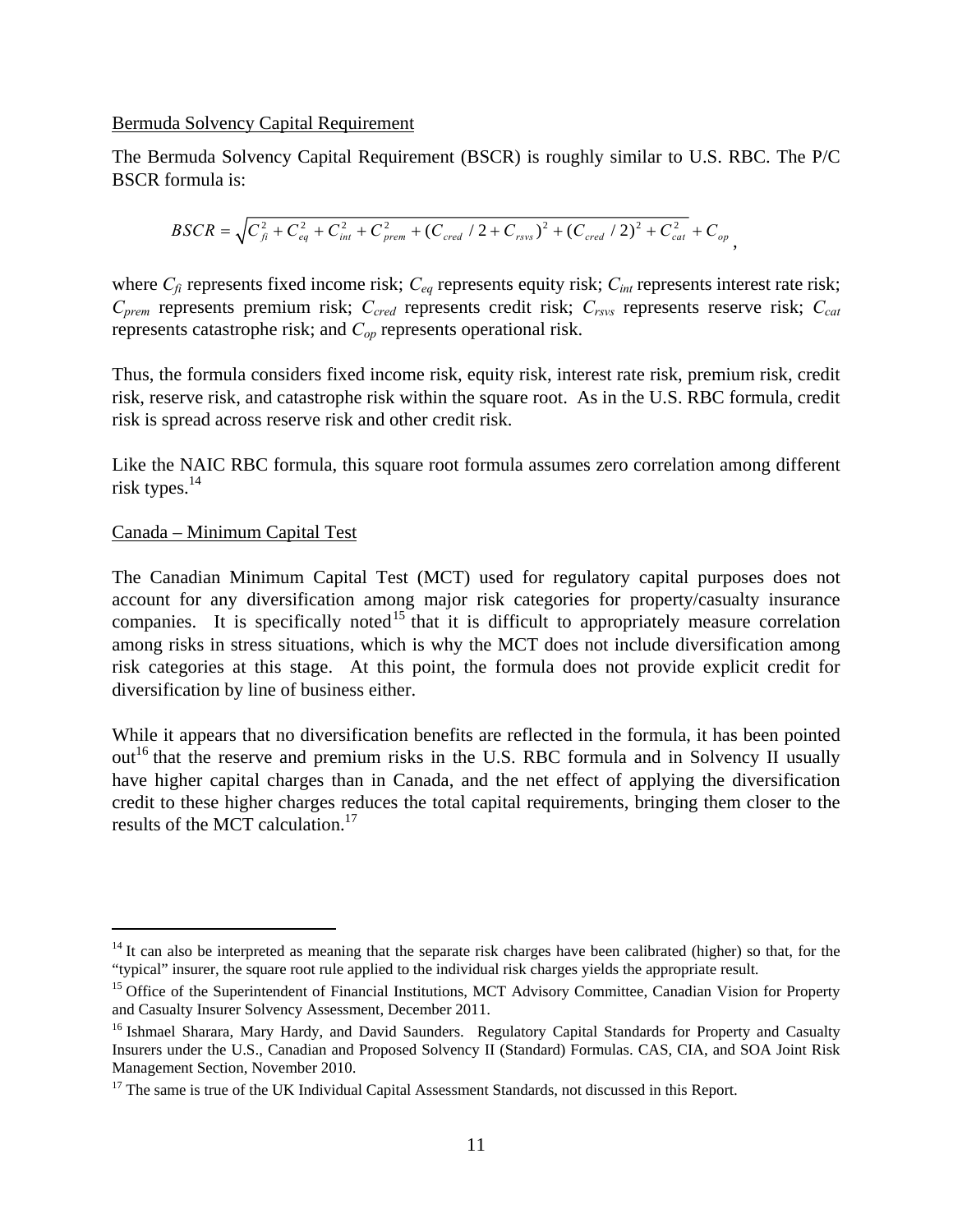#### Australia – Required Capital

The Australian P/C standard formula is given below:

Required Capital = Insurance risk + Insurance risk concentration charge + Asset risk + Asset risk concentration charge + Operational risk – Aggregation benefit

The "Aggregation benefit" equals  $A + I - \sqrt{A^2 + I^2 + 2 \times \rho \times A \times I}$ ,

where  $A =$  Asset risk charge;  $I =$  Insurance risk charge + Insurance risk concentration charge; and  $\rho$  is 20 percent for most insurers (but higher for certain mortgage insurers).

The formula also incorporates some additional dependence levels within risk modules. The calculation of the top level asset risk charge (A) uses the sum of squares of stress scenario asset risk charges for individual asset categories, with adjusted covariance terms, under the square root.

This formula is similar to the Solvency II square root formula with covariance function; however, only asset risk and insurance risk are combined with the correlation term.

#### Solvency II (QIS 5)

The Solvency II standard formula used in the fifth quantitative impact study (QIS 5) calculates its solvency capital requirement in accordance with the following formula:

$$
SCR = \sqrt{\sum_{i} \sum_{j} Corr_{i,j} \times SCR_i \times SCR_j} + SCR_{op} + Adj
$$

The term Adj is an adjustment for the risk-absorbing effect of technical provisions and deferred taxes. *SCR<sub>i</sub>* denotes the risk module *i*, and *SCR<sub>i</sub>* denotes the risk module *j* where "*i*, *j*" means that the sum of the different terms should cover all possible combinations of *i* and *j*. In the calculation, *SCRi* and *SCRj* are replaced by *SCRnon-life*, *SCRlife*, *SCRhealth*, *SCRmarket* and *SCRdefault*.

This formula shows that the various risk modules are aggregated using a square root formula along with correlation matrix *Corri,j*. The correlation matrix used in QIS 5 is shown below:

| i, j           | <b>Market</b> | <b>Default</b> | Life | <b>Health</b> | Non - life |
|----------------|---------------|----------------|------|---------------|------------|
| <b>Market</b>  |               | 0.25           | 0.25 | 0.25          | 0.25       |
| <b>Default</b> | 0.25          |                | 0.25 | 0.25          | 0.5        |
| Life           | 0.25          | 0.25           |      | 0.25          |            |
| <b>Health</b>  | 0.25          | 0.25           | 0.25 |               |            |
| Non - life     | 0.25          | 0.5            |      |               |            |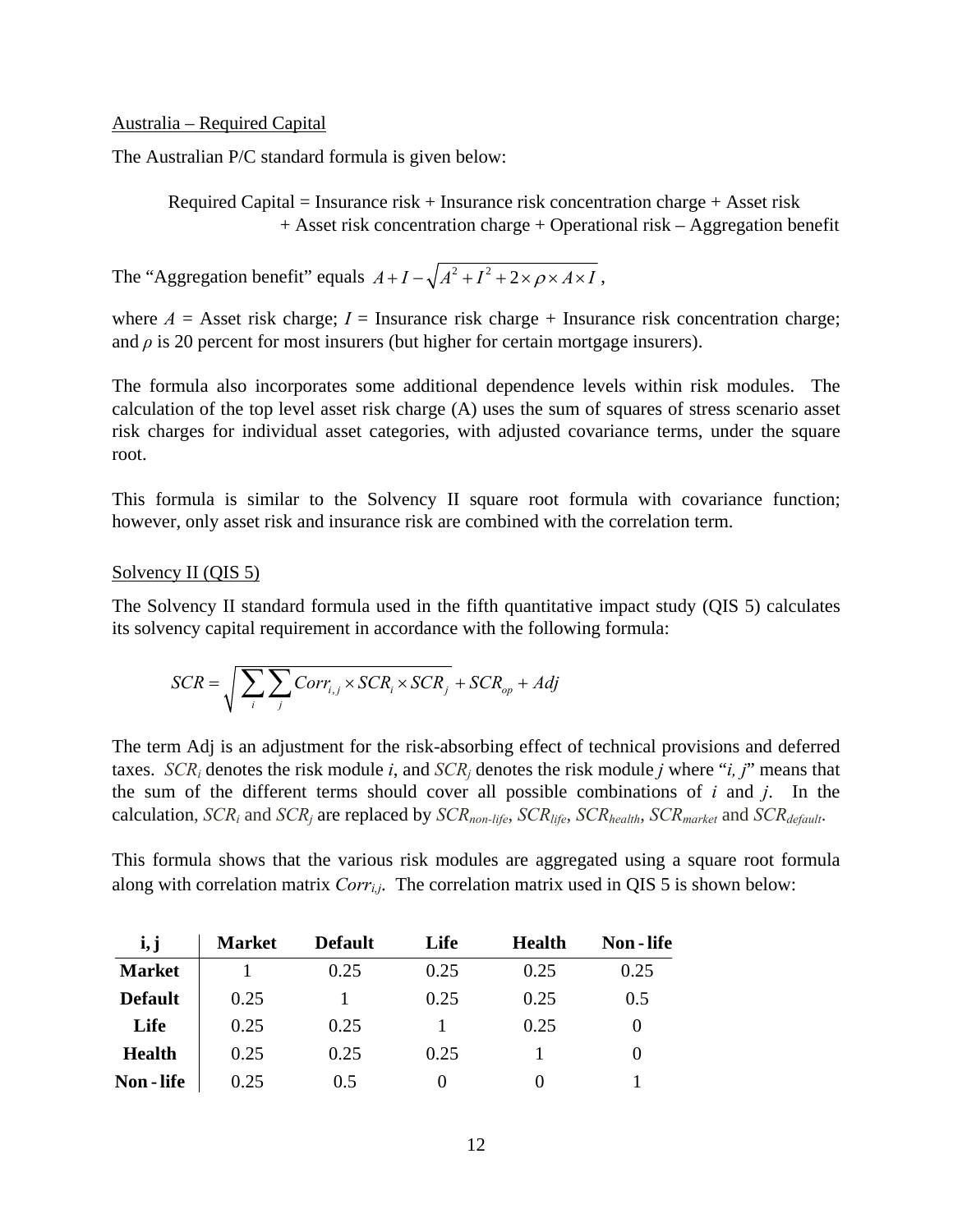In addition to this formula for the solvency capital requirement (SCR), some of the risk modules use similar square root formulas with correlation matrices. For instance, the formula used for non-life SCR is shown below:

,

$$
SCR_{non-life} = \sqrt{\sum_{i} \sum_{j} Corr_{NONLIEE}}_{i,j} \times SCR_{i} \times SCR_{j}
$$

where *SCRi* denotes the sub-module i; *SCRj* denotes the sub-module j; and where "*i, j*" means that the sum of the different terms should cover all possible combinations of i and j.

In the calculation, *SCRi* and *SCRj* are replaced by *SCRnon-life premium&reserve* and *SCRnon-life cat*.

Similar square root formulas with correlation exist for Solvency II's life insurance risk, health insurance risk, and market risk modules.

Within the sub-risk elements, the formula sometimes uses scenarios to produce risk charges and correlations between risk elements. For example, correlation by line of business in the catastrophe risk component is determined by applying common catastrophe scenarios to all affected lines of business.

#### Swiss Solvency Test

The Swiss Solvency Test (SST) is not easily categorized as a standard formula. It is perhaps better described as a regulatory system that uses a number of standard models. The SST prescribes standard models for market risk, life insurance risk, nonlife insurance risk, health insurance risk, and credit risk. The results of these standard models are not single risk charges, but, rather, probability distributions (although credit risk is an exception). Within the SST, there are a number of layers of correlation designed to combine risks and sub-risks.

Focusing on nonlife insurance risk, a correlation matrix is used to combine the attritional claims risk across lines of business, producing an overall mean and variance. The attritional claims and claim reserve distributions (i.e., mean and variance) are then aggregated using another correlation matrix. The resulting distribution is then aggregated with a large claim distribution by using convolution to produce the total nonlife insurance risk distribution. Similar calculations are used for life and health insurance risk.

The market risk model also uses a dependency structure. There are 23 normally distributed risk factors that are combined into a single market risk distribution using a correlation matrix. Convolution is then used to combine the market risk and insurance risk modules to produce an overall risk distribution.

Another important element of the SST is the application of various quantitative risk scenarios and stress tests. Although these tests do not use traditional "correlations," they do have the effect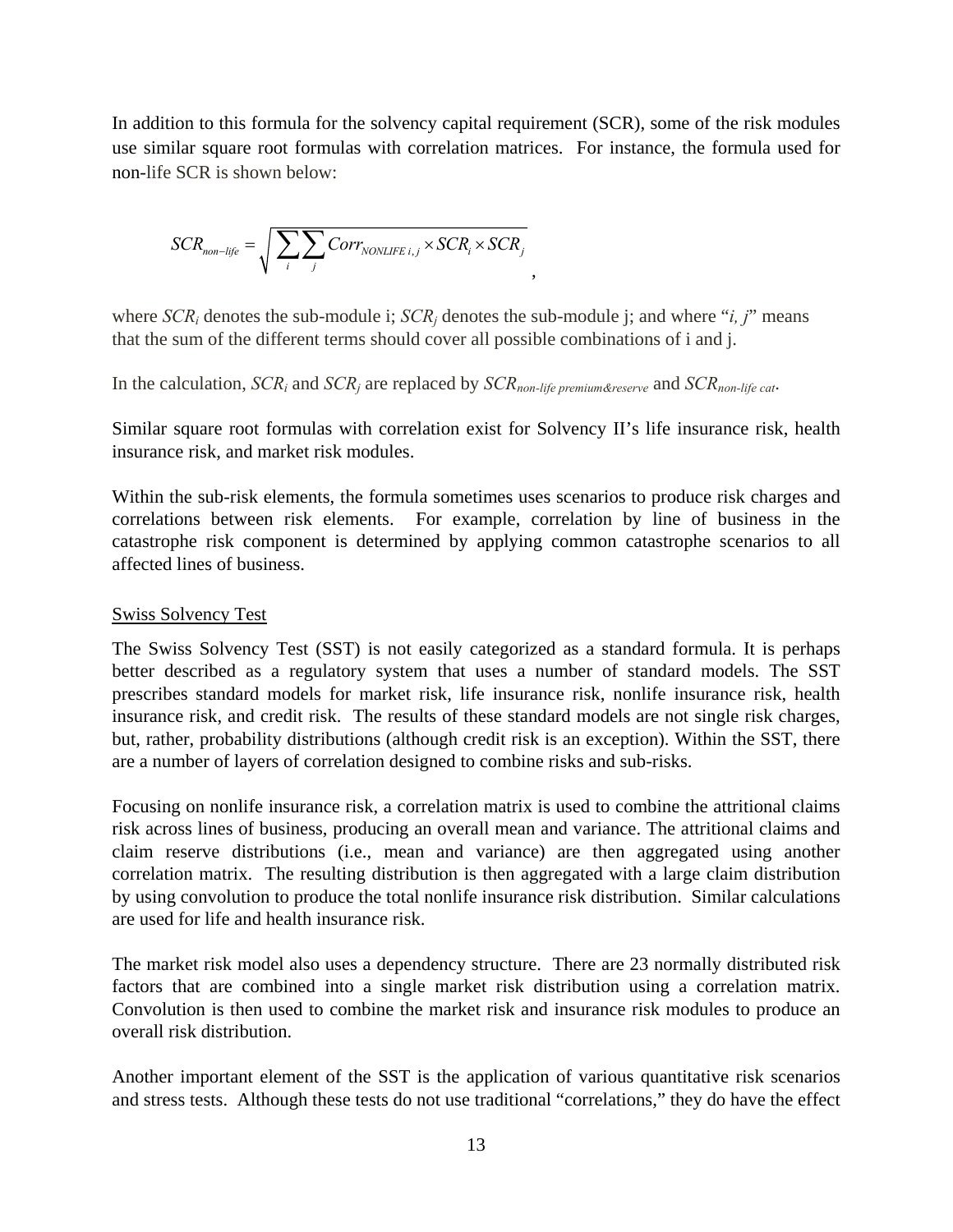of shifting the overall risk distribution and occasionally changing the shape of that distribution. The scenario distributions are aggregated with the standard model distribution described above by using a weighted average, where weights are defined by the assumed probabilities of various scenarios.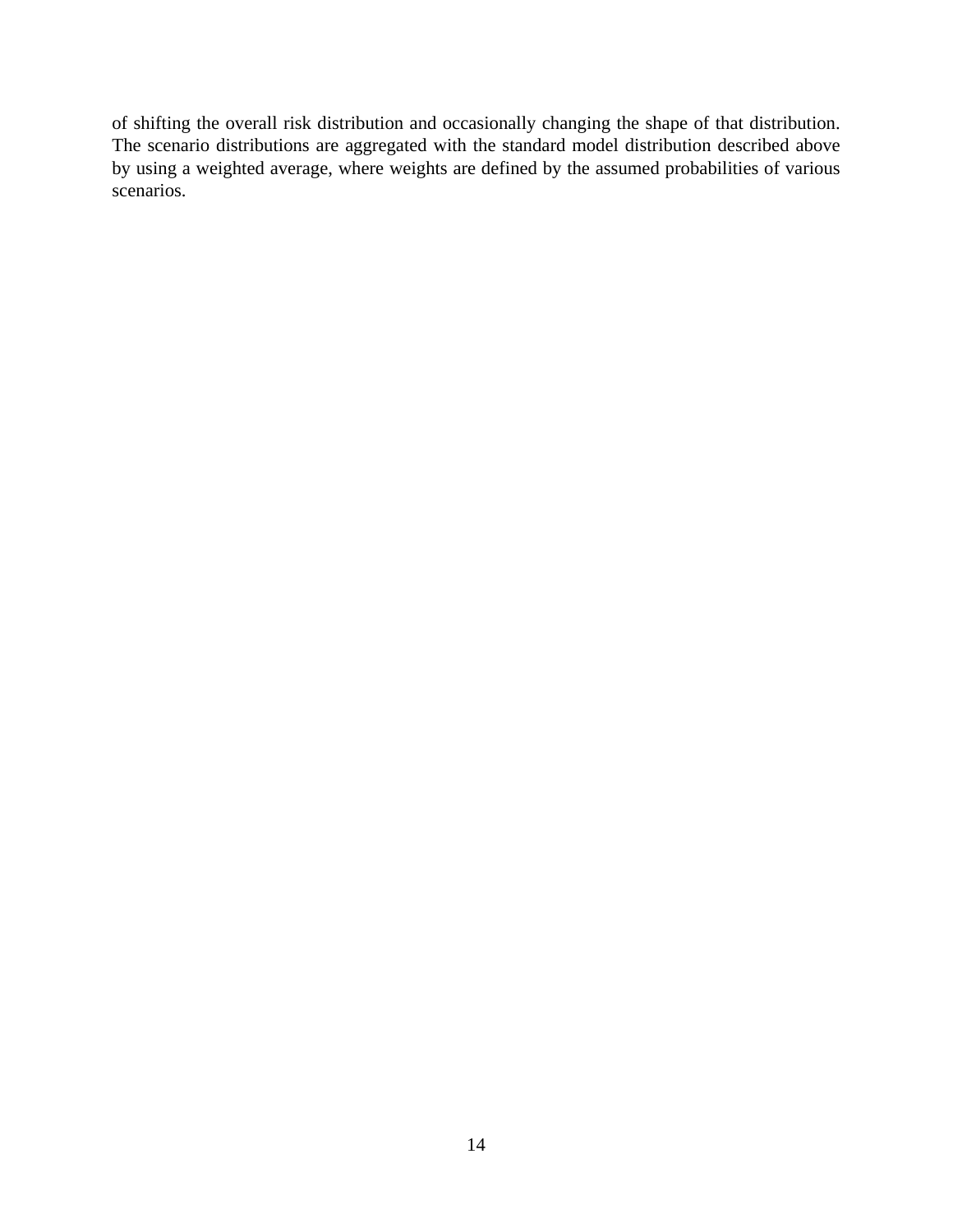### **APPENDIX 2 – POTENTIAL ADVANTAGES AND DISADVANTAGES**

As requested by the SMI RBC Subgroup, this section provides a limited comparison of theoretical and practical features of the correlation components of the formulas that could be considered as advantages and disadvantages. This is not an assessment of the overall US P/C RBC formula, nor is it a complete assessment of the correlation component of the formula.

#### Characteristics of Potential Advantages and Disadvantages

Advantages and disadvantages of the correlation component of the standard formulas can be subjective. In this report, we considered only the features described below. We would be happy to assist the SMI RBC Subgroup in adding to and/or refining the list to maximize its suitability for NAIC purposes.

- 1. *Simplicity* Simple/difficult to understand and use
- 2. *Risk Sensitivity* Degree of "risk sensitivity" if properly calibrated
- 3. *Calibration* Extent to which the accuracy of calibration can be demonstrated by experience

Below we provide an overview of these features.

### *Simplicity*

In our consideration of a formula's simplicity, we looked at several aspects:

- a. **Familiarity** Simplicity in that its users are familiar with its operation and implications. A change to the formula would present learning curves and other costs.
- b. **Data –** The extent to which currently available data is adequate to apply the formula.
- c. **Calculation –** The ease with which the formula is implemented in spreadsheets or, by contrast, may require special macros, non-spreadsheet code, or other tools
- d. **Concepts –** The extent to which concepts within the formula may be within the current skill set of most members of the regulatory and business community.
- e. **Ease of use –**Familiarity, availability of calculation tools, and/or intrinsic characteristic(s) of the correlation approach.
- f. **Transparency** Largely a combination of the above characteristics.

#### *Risk sensitivity*

The correlation component of one formula is more risk sensitive than the correlation component of another formula if the first produces risk charges that more appropriately reflect the differences in risk between two companies. For example, a formula is more risk sensitive if it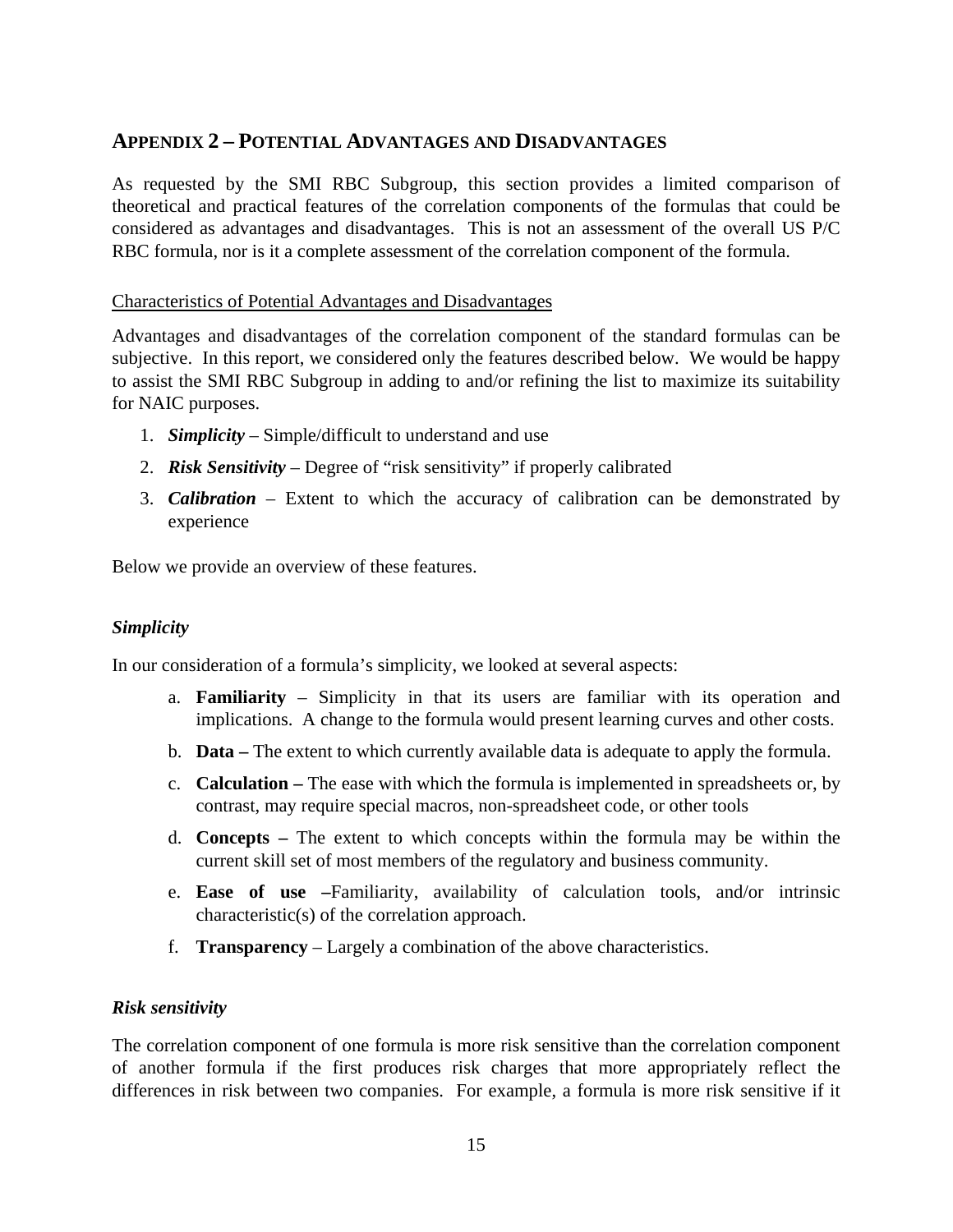can reflect the likelihood that the private passenger automobile loss ratios are less correlated to medical malpractice loss ratios than to commercial automobile loss ratios. This could also be described as "reasonably accurate," although we use the term "risk sensitive" to specify accuracy for a particular purpose.

### *Calibration*

Achieving risk sensitivity requires that individual risk charges and the correlation among those risk charges be properly calibrated. Confirming that individual risk charges are properly calibrated is technically challenging. The calibration of correlations is even more difficult. Challenges associated with the calibration of correlations include the following:

- a. **Data** The extent to which data is available
- b. **Uncertainty** Data is likely to indicate a range of calibrations. This might be due to the low volume of information relevant to the safety targeted by the standard formula, e.g., 1/200 or 1/20. This might be due to use of data over long time periods, during which the correlations may not be stable. The important issue is the extent to which the range of indications is narrow enough to achieve the desired results.

To the extent that data is limited or uncertainty is high, calibration has to be based on expert opinion. One of the important deliberations underlying any formula is the tradeoff between increasing risk sensitivity in theory and the extent to which data-based correlations can be calibrated in practice.

The impact of a decision to limit the use of certain correlation features can be mitigated somewhat by selecting risk charges that consider the correlation structure within which they might be applied. The result of that approach is that the formula is appropriately risk sensitive for "typical" companies, for which the formula is calibrated, but less appropriately risk sensitive to the extent that a company differs from that norm.

### **Other Considerations**

Other characteristics that are considered in establishing a risk-based capital standard formula include creating the right incentives, avoiding disincentives, and understanding the impact of the formula in specific markets (geographic area, size, presence of specialty companies, etc.). Such considerations are largely market-specific, and we have not addressed them in this report.

### U.S. Risk-Based Capital

The U.S. P/C RBC formula is simple to use, as defined above. To an outsider, however, the U.S. RBC formula is not easy to understand and requires a significant amount of data, including some that is not available in the NAIC Annual Statement.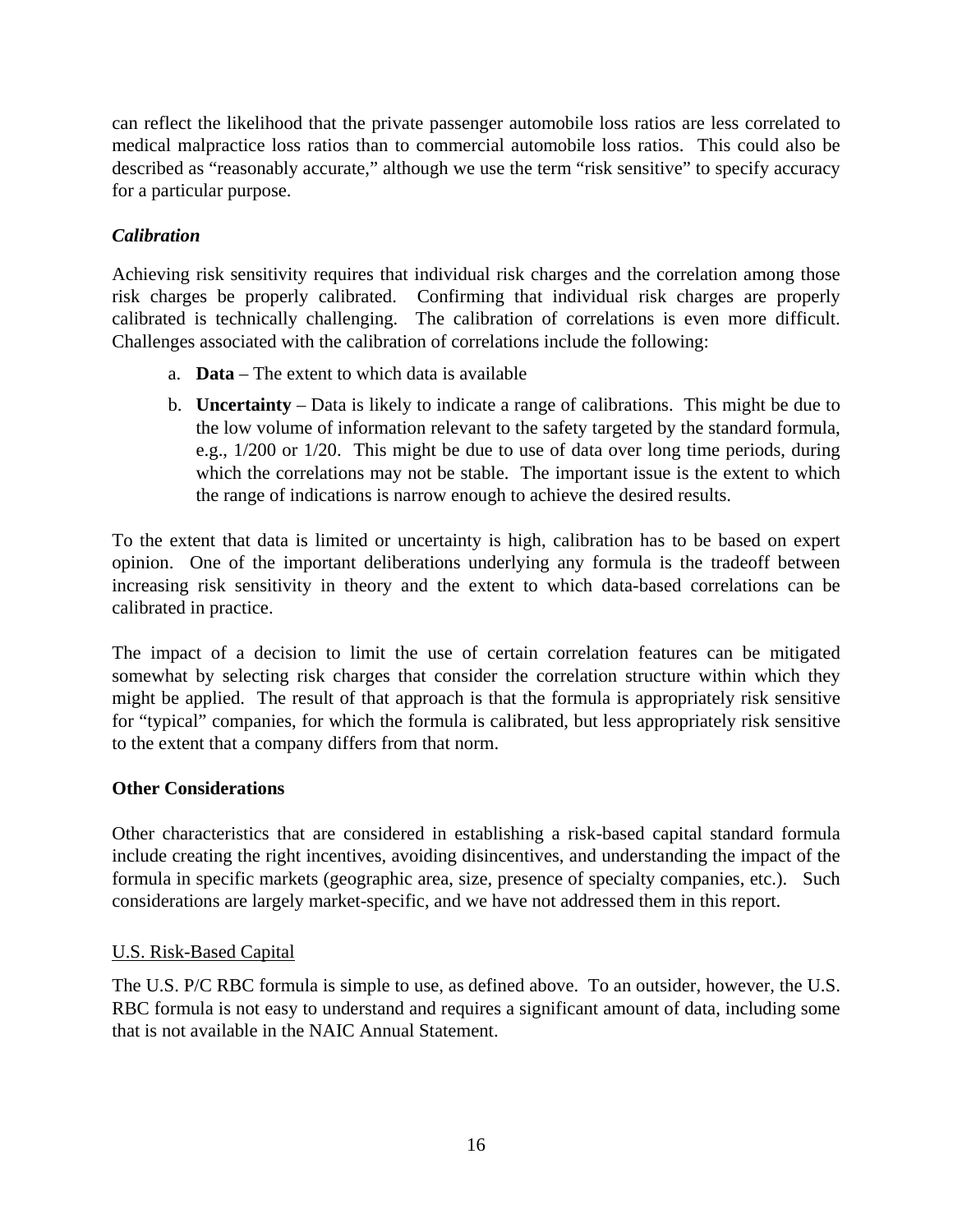The current RBC correlation structure, notably, the "square root rule," the 50 percent "spread" of R3 reinsurance risk, the asset concentration charge, and the 70 percent rule for line of business diversification all constitute judgments that were made when the formula was introduced.

If correlation factors could be calibrated with sufficient accuracy, the use of non-zero correlations, for example, between different top level risk charges and within the premium and reserve risk charges, might make the U.S. RBC formula more risk sensitive.<sup>18</sup>

#### Bermuda

The overall correlation structure in the current BSCR is similar to the U.S. RBC formula, and thus has similar potential advantages and disadvantages.

### Canada

The Canadian correlation method is easy to understand. On the other hand, it is less risk sensitive than other systems in that it has a limited treatment of correlation with no explicit diversification calculation.

#### Australia

The Australian formula appears to take risk dependency into account to a greater degree than jurisdictions like Canada but less than Solvency II.

### Solvency II (QIS 5)

Using the correlation structure within the square root can be risk sensitive, and evidence suggests that some of these risks are positively correlated. However, the calibration of the correlation matrices relies heavily on expert judgment and has not been validated.

#### Swiss Solvency Test

The SST is technically sophisticated, but it is also difficult to calibrate, to understand, and to explain to outsiders. Additionally, because it is substantially different from the other formulas, it is difficult to compare regulatory capital levels for Swiss entities to other entities in insurance groups located in other jurisdictions.

<sup>&</sup>lt;sup>18</sup> Additionally, it is difficult to revise the correlation structure in the absence of aggregate calibration or calibration of individual charges to a specific level of a chosen risk measure.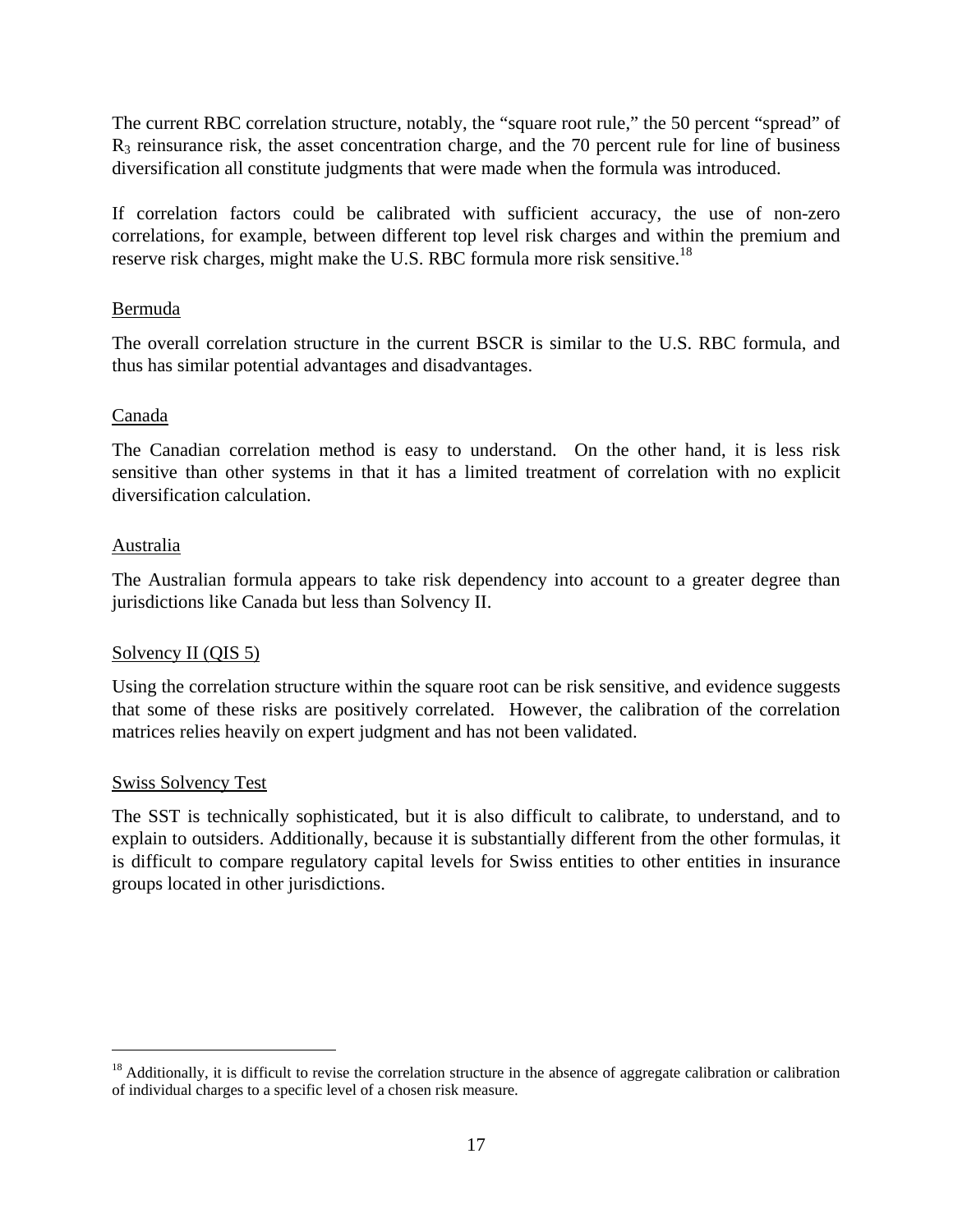## **BIBLIOGRAPHY**

Australia Prudential Standard GPS 110. "Capital Adequacy." June 18, 2010: pg 6-9.

Bermuda Monetary Authority. "2012 BSCR Class 4." Microsoft Excel. (2012).

CAS Research Working Party on Risk-Based Capital Dependencies and Calibration, *Overview of Dependencies and Calibration in the RBC Formula*, Casualty Actuarial Society *E-Forum*, Winter 2012, Volume 1

CAS Research Working Party on Risk-Based Capital Dependencies and Calibration, *Solvency II Standard Formula and NAIC Risk Based Capital ("RBC"),* to appear in Casualty Actuarial Society *E-Forum*, Fall 2012 or Winter 2013

European Commission. "QIS 5 Technical Specifications." July 5, 2010: pg 90-285.

Memorandum to Alex Krutov (chair, American Academy of Actuaries' Property /Casualty Risk-Based Capital Committee) from Alan Seeley (chair, National Association of Insurance Commissioners Solvency Modernization Initiative Risk-Based Capital Subgroup). Subject: "Re: Methodologies for Combining Risk Charges." September 28, 2012.

(Swiss) Federal Office of Private Insurance. "Technical Document on the Swiss Solvency Test." October 2, 2006: pg 1-85.

Ishmael Sharara, Mary Hardy, and David Saunders. Regulatory Capital Standards for Property and Casualty Insurers under the U.S., Canadian and Proposed Solvency II (Standard) Formulas. CAS, CIA, and SOA Joint Risk Management Section, November 2010

Office of the Superintendent of Financial Institutions, MCT Advisory Committee, Canadian Vision for Property and Casualty Insurer Solvency Assessment, December 2011

Office of the Superintendent of Financial Institutions, Minimum Capital Test for Federally Regulated Property and Casualty Insurance Companies, Draft Guideline, Effective Date January 1, 2013

Sholom Feldblum, *NAIC Property/Casualty Insurance Company Risk-Based Capital Requirements*, Proceedings of the Casualty Actuarial Society, 1996, LXXXIII, pp. 297-435

*Report on Missing Risks and Measurement Shortfalls in the Current NAIC Property/Casualty Risk-Based Capital*, Subcommittee on Missing Risks and Measurement Shortfalls of the Property/Casualty Risk-Based Capital Committee, American Academy of Actuaries, January 2011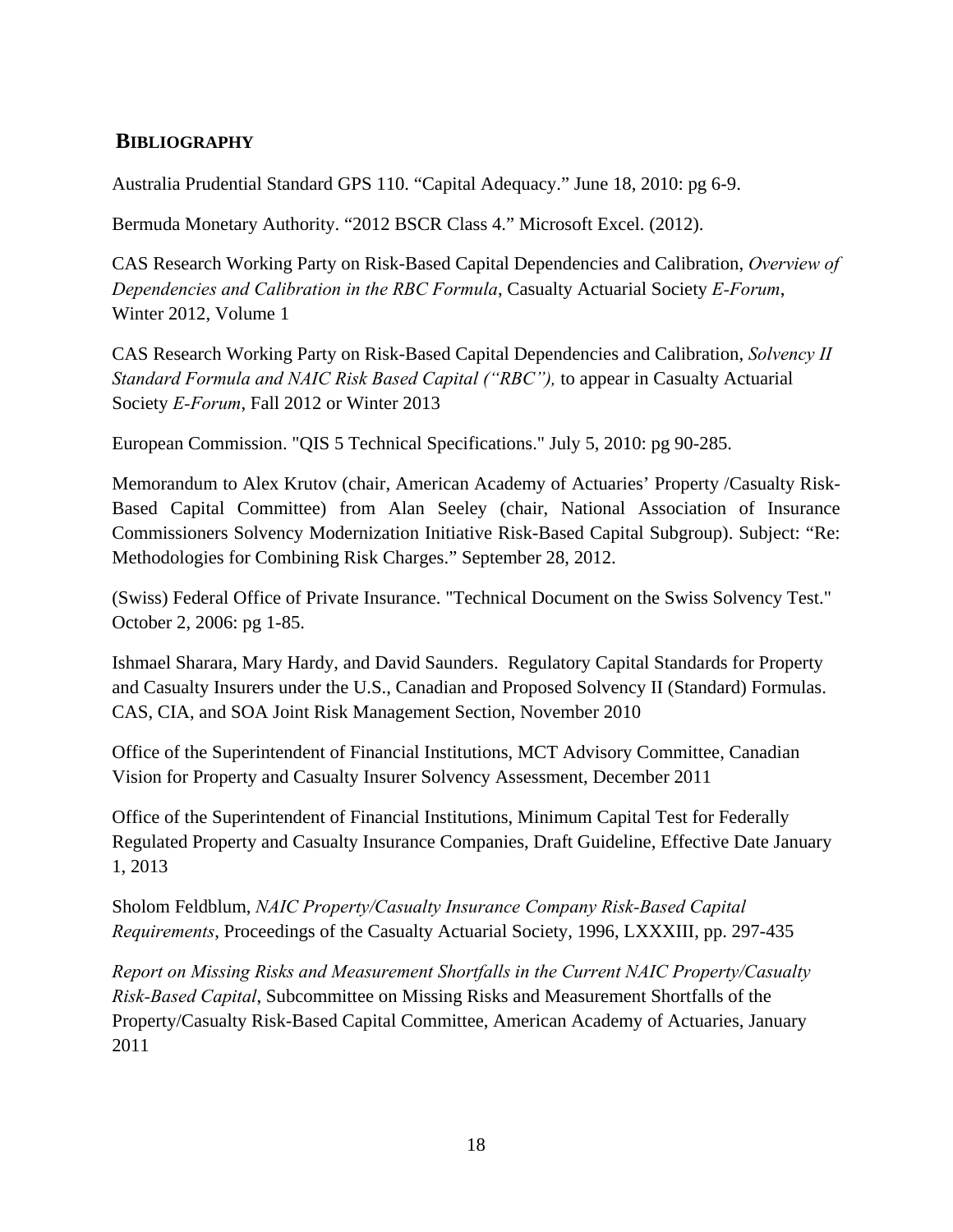Overview and Instructions for Companies, NAIC Property and Casualty Risk-Based Capital Report, National Association of Insurance Commissioners, 2012